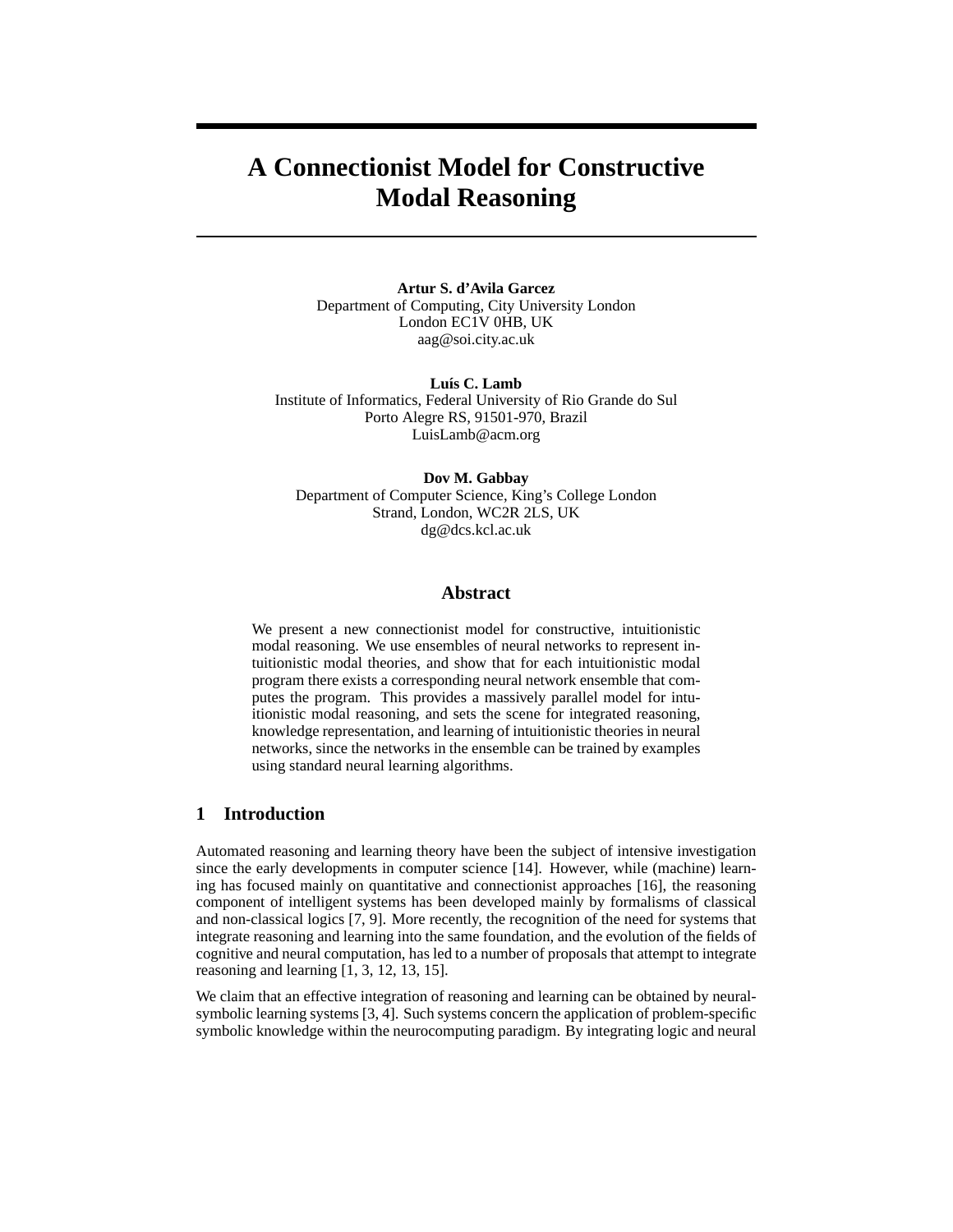networks, they may provide  $(i)$  a sound logical characterisation of a connectionist system,  $(iii)$  a connectionist (parallel) implementation of a logic, or  $(iii)$  a hybrid learning system bringing together advantages from connectionism and symbolic reasoning.

Intuitionistic logical systems have been advocated by many as providing adequate logical foundations for computation (see [2] for a survey). We argue, therefore, that intuitionism could also play an important part in neural computation. In this paper, we follow the research path outlined in [4, 5], and develop a computational model for integrated reasoning, representation, and learning of intuitionistic modal knowledge. We concentrate on reasoning and knowledge representation issues, which set the scene for connectionist intuitionistic learning, since effective knowledge representation should precede learning [15]. Still, we base the representation on standard, simple neural network architectures, aiming at future work on experimental learning within the model proposed here.

A key contribution of this paper is the proposal to shift the notion of logical implication (and negation) in neural networks from the standard notion of implication as a partial function from input to output (and of negation as failure to activate a neuron), to an intuitionistic notion which we will see can be implemented in neural networks if we make use of network ensembles. We claim that the intuitionistic interpretation introduced here will make sense for a number of problems in neural computation in the same way that intuitionistic logic is more appropriate than classical logic in a number of computational settings. We will start by illustrating the proposed computational model in an appropriate constructive reasoning, distributed knowledge representation scenario, namely, the *wise men puzzle* [7]. Then, we will show how ensembles of *Connectionist Inductive Learning and Logic Programming* (C-ILP) networks [3] can compute intuitionistic modal knowledge. The networks are set up by an *Intuitionistic Modal Algorithm* introduced in this paper. A proof that the algorithm produces a neural network ensemble that computes a semantics of its associated intuitionistic modal theory is then given. Furthermore, the networks in the ensemble are kept simple and in a modular structure, and may be trained from examples with the use of standard learning algorithms such as *backpropagation* [11].

In Section 2, we present the basic concepts of intuitionistic reasoning used in the paper. In Section 3, we motivate the proposed model using the wise men puzzle. In Section 4, we introduce the *Intuitionistic Modal Algorithm*, which translates intuitionistic modal theories into neural network ensembles, and prove that the ensemble computes a semantics of the theory. Section 5 concludes the paper and discusses directions for future work.

## **2 Background**

In this section, we present some basic concepts of artificial neural networks and intuitionistic programs used throughout the paper. We concentrate on ensembles of single hidden layer feedforward networks, and on recurrent networks typically with feedback only from the output to the input layer. Feedback is used with the sole purpose of denoting that the output of a neuron should serve as the input of another neuron when we run the network, i.e. the weight of any feedback connection is fixed at 1. We use *bipolar* semi-linear activation functions  $h(x) = \frac{2}{1+e^{-\beta x}} - 1$  with inputs in  $\{-1, 1\}$ . Throughout, we will use 1 to denote truth-value  $true$ , and  $-1$  to denote truth-value  $false$ .

Intuitionistic logic was originally developed by Brouwer, and later by Heyting and Kolmogorov [2]. In intuitionistic logics, a statement that there exists a proof of a proposition  $x$  is only made if there is a constructive method of the proof of  $x$ . One of the consequences of Brouwer's ideas is the rejection of the law of the excluded middle, namely  $\alpha \vee \neg \alpha$ , since one cannot always state that there is a proof of  $\alpha$  or of its negation, as accepted in classical logic and in (classical) mathematics. The development of these ideas and applications in mathematics has led to developments in *constructive* mathematics and has influenced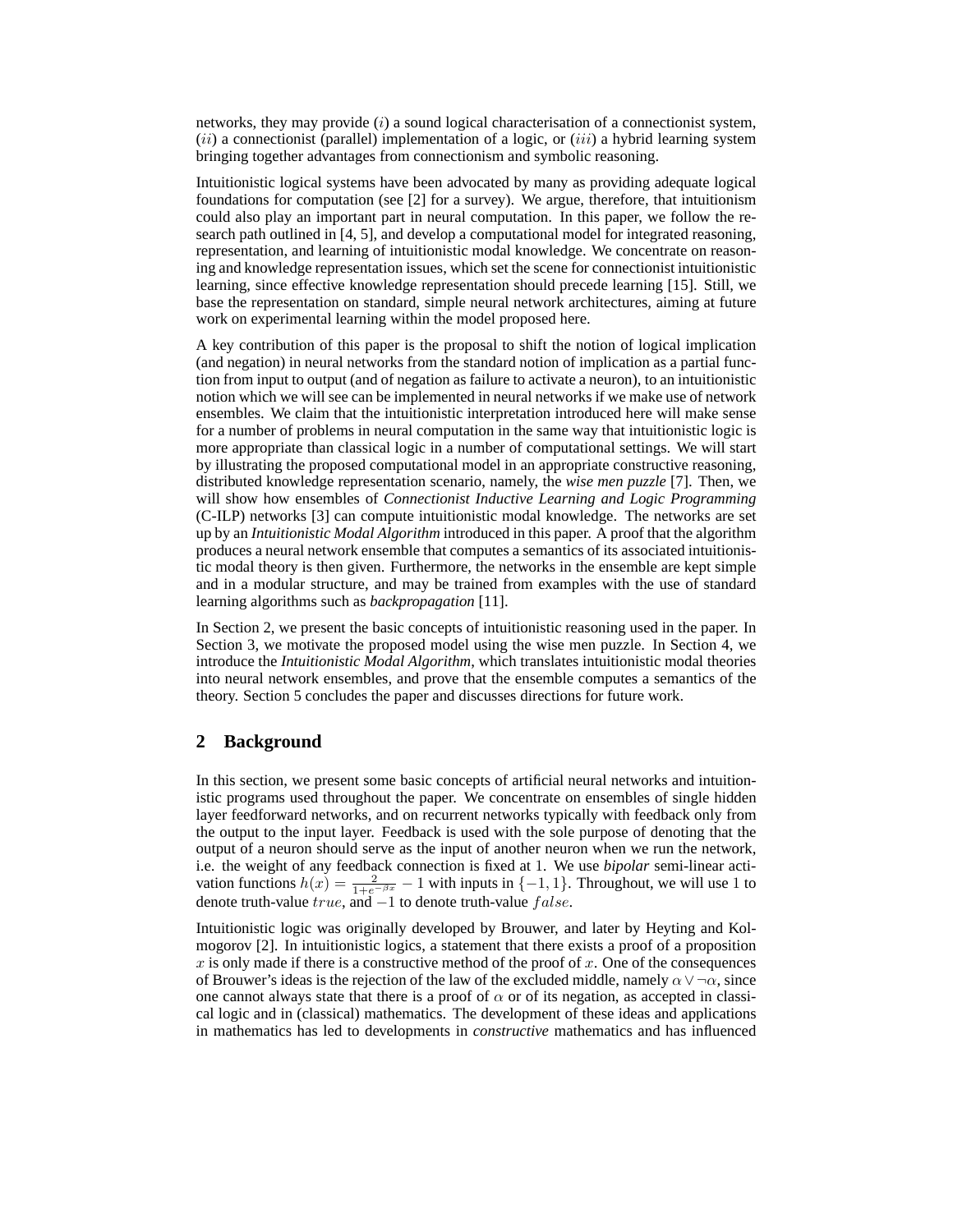several lines of research on logic and computing science [2].

An intuitionistic modal language  $\mathcal L$  includes propositional letters (atoms)  $p, q, r...$ , the connectives  $\neg$ ,  $\wedge$ , an intuitionistic implication  $\Rightarrow$ , the *necessity* ( $\square$ ) and *possibility* ( $\Diamond$ ) modal operators, where an atom will be necessarily true in a possible world if it is true in every world that is related to this possible world, while it will be possibly true if it is true in some world related to this world. Formally, we interpret the language as follows, where formulas are denoted by  $\alpha, \beta, \gamma$ ...

**Definition 1** *(*Kripke Models for Intuitionistic Modal Logic*) Let* L *be an intuitionistic language.* A model for L is a tuple  $\mathcal{M} = \langle \Omega, \mathcal{R}, v \rangle$  where  $\Omega$  is a set of worlds, v is a *mapping that assigns to each*  $\omega \in \Omega$  *a subset of the atoms of*  $\mathcal{L}$ *, and*  $\mathcal{R}$  *is a reflexive, transitive, binary relation over*  $\Omega$ *, such that:* (a)  $(\mathcal{M}, \omega) \models p$  *iff*  $p \in v(\omega)$  (for atom p);  $f(b)$   $(\mathcal{M}, \omega) \models \neg \alpha$  *iff for all*  $\omega'$  such that  $\mathcal{R}(\omega, \omega'),$   $(\mathcal{M}, \omega') \not \models \alpha;$   $(c)$   $(\mathcal{M}, \omega) \models \alpha \wedge \beta$  *iff*  $(\mathcal{M}, \omega) \models \alpha$  and  $(\mathcal{M}, \omega) \models \beta$ ; (d)  $(\mathcal{M}, \omega) \models \alpha \Rightarrow \beta$  iff for all  $\omega'$  with  $\mathcal{R}(\omega, \omega')$  we have  $(M, \omega')$   $\models \beta$  whenever we have  $(M, \omega')$   $\models \alpha$ ;  $(e)$   $(M, \omega)$   $\models \Box \alpha$  *iff for all*  $\omega' \in \Omega$  *if*  $\mathcal{R}(\omega,\omega')$  then  $(\mathcal{M},\omega')\models \alpha;$   $(f)\ (\mathcal{M},\omega)\models \Diamond\alpha$  iff there exists  $\omega'\in\Omega$  such that  $\mathcal{R}(\omega,\omega')$ and  $(\mathcal{M}, \omega') \models \alpha$ .

We now define *labelled intuitionistic programs* as sets of intuitionistic rules, where each rule is labelled by the world at which it holds, similarly to Gabbay's Labelled Deductive Systems [8].

**Definition 2** *(*Labelled Intuitionistic Program*) A Labelled Intuitionistic Program is a finite set of rules* C *of the form*  $\omega_i$  :  $A_1, ..., A_n \Rightarrow A_0$  *(where "," abbreviates "* $\wedge$ ", *as usual*), *and a finite set of relations* R *between worlds*  $\omega_i$  ( $1 \leq i \leq m$ ) in C, where  $A_k$  ( $0 \leq k \leq n$ )  $a$ re atoms and  $\omega_i$  is a label representing a world in which the associated rule holds.

To deal with intuitionistic negation, we adopt the approach of [10], as follows. We rename any negative literal  $\neg A$  as an atom  $A'$  not present originally in the language. This form of renaming allows our definition of labelled intuitionistic programs above to consider atoms only. For example, given  $A_1, ..., A'_k, ..., A_n \Rightarrow A_0$ , where  $A'_k$  is a renaming of  $\neg A_k$ , an interpretation that assigns true to  $A'_k$  represents that  $\neg A_k$  is true; it does not represent that  $A_k$  is false. Following Definition 1 (intuitionistic negation), A' will be true in a world  $\omega_i$  if and only if A does not hold in every world  $\omega_j$  such that  $\mathcal{R}(\omega_i, \omega_j)$ .

Finally, we extend labelled intuitionistic programs to include modalities.

**Definition 3** *(*Labelled Intuitionistic Modal Program*) A* modal atom *is of the form* MA *where*  $M \in \{\Box, \Diamond\}$  *and* A *is an atom.* A Labelled Intuitionistic Modal Program is a finite set of rules  $C$  of the form  $\omega_i$  :  $MA_1$ , ...,  $MA_n \Rightarrow MA_0$ , where  $MA_k$   $(0 \leq k \leq n)$  are  $\emph{modal atoms and} \omega_i$  is a label representing a world in which the associated rule holds, and *a finite set of (accessibility) relations*  $\mathcal R$  *between worlds*  $\omega_i$  ( $1 \leq i \leq m$ ) *in* C.

## **3 Motivating Scenario**

In this section, we consider an archetypal testbed for distributed knowledge representation, namely, the *wise men puzzle* [7], and model it intuitionistically in a neural network ensemble. Our aim is to illustrate the combination of neural networks and intuitionistic modal reasoning. The formalisation of our computational model will be given in Section 4.

*A certain king wishes to test his three wise men. He arranges them in a circle so that they can see and hear each other. They are all perceptive, truthful and intelligent, and this is common knowledge in the group. It is also common knowledge among them that there are three red hats and two white hats, and five hats in total. The king places a hat on the head*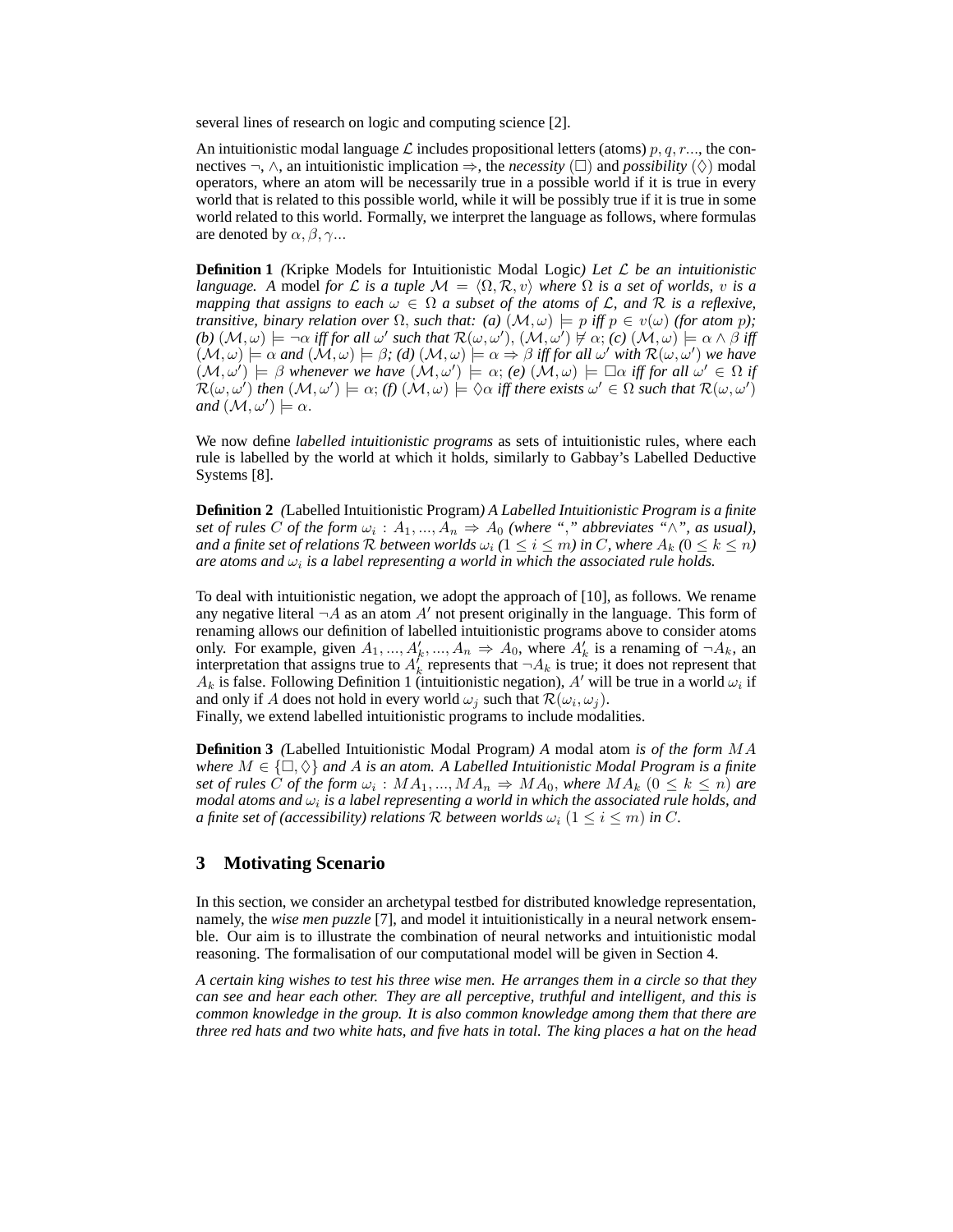*of each wise man in a way that they are not able to see the colour of their own hats, and then asks each one whether they know the colour of the hats on their heads.*

The puzzle illustrates a situation in which intuitionistic implication and intuitionistic negation occur. Knowledge evolves in time, with the current knowledge persisting in time. For example, at the first round it is known that there are at most two white hats on the wise men's heads. Then, if the wise men get to a second round, it becomes known that there is at most one white hat on their heads.<sup>1</sup> This new knowledge subsumes the previous knowledge, which in turn persists. This means that if  $A \Rightarrow B$  is true at a world  $t_1$  then  $A \Rightarrow B$ will be true at a world  $t_2$  that is related to  $t_1$  (intuitionistic implication). Now, in any situation in which a wise man knows that his hat is red, this knowledge - constructed with the use of sound reasoning processes - cannot be refuted. In other words, in this puzzle, if  $\neg A$  is true at world  $t_1$  then A cannot be true at a world  $t_2$  that is related to  $t_1$  (intuitionistic negation).

We model the wise men puzzle by constructing the relative knowledge of each wise man along time points. This allows us to explicitly represent the relativistic notion of knowledge, which is a principle of intuitionistic reasoning. For simplicity, we refer to wise man 1 (respectively, 2 and 3) as agent 1 (respectively, 2 and 3). The resulting model is a twodimensional network ensemble (agents  $\times$  time), containing three networks in each dimension. In addition to  $p_i$  - denoting the fact that wise man i wears a red hat - to model each agent's individual knowledge, we need to use a modality  $K_j$ ,  $j \in \{1, 2, 3\}$ , which represents the relative notion of knowledge at each time point  $t_1$ ,  $t_2$ ,  $t_3$ . Thus,  $K_i p_i$  denotes the fact that agent j knows that agent i wears a red hat. The  $K$  modality above corresponds to the  $\Box$  modality in intuitionistic modal reasoning, as customary in the logics of knowledge [7], and as exemplified below.

First, we model the fact that each agent knows the colour of the others' hats. For example, if wise man 3 wears a red hat (neuron  $p_3$  is active) then wise man 1 knows that wise man 3 wears a red hat (neuron  $Kp_3$  is active for wise man 1). We then need to model the reasoning process of each wise man. In this example, let us consider the case in which neurons  $p_1$  and  $p_3$  are active. For agent 1, we have the rule  $t_1 : K_1 \neg p_2 \land K_1 \neg p_3 \Rightarrow K_1 p_1$ , which states that agent 1 can deduce that he is wearing a red hat if he knows that the other agents are both wearing white hats. Analogous rules exist for agents 2 and 3. As before, the implication is intuitionistic, so that it persists at  $t_2$  and  $t_3$  as depicted in Figure 1 for wise man 1 (represented via hidden neuron  $h_1$  in each network). In addition, according to the philosophy of intuitionistic negation, we may only conclude that agent 1 knows  $\neg p_2$ , if in every world envisaged by agent 1,  $p_2$  is not derived. This is illustrated with the use of dotted lines in Figure 1, in which, e.g., if neuron  $Kp_2$  is not active at  $t_3$  then neuron  $K\neg p_2$ will be active at  $t_2$ . As a result, the network ensemble will never derive  $p_2$  (as one should expect), and thus it will derive  $K_1 \neg p_2$  and  $K_3 \neg p_2$ .<sup>2</sup>

#### **4 Connectionist Intuitionistic Modal Reasoning**

The wise men puzzle example of Section 3 shows that simple, single-hidden layer neural networks can be combined in a modular structure where each network represents a possible world in the Kripke structure of Definition 1. The way that the networks should then be inter-connected can be defined by following a semantics for  $\Rightarrow$  and  $\neg$ , and for  $\Box$  and  $\Diamond$  from intuitionistic logic. In this section, we see how exactly we construct a network ensemble

<sup>1</sup>This is because if there were two white hats on their heads, one of them would have known (and have said), in the first round, that his hat was red, for he would have been seeing the other two with white hats.

<sup>&</sup>lt;sup>2</sup>To complete the formalisation of the problem, the following rules should also hold at  $t_2$  (and at t<sub>3</sub>):  $K_1 \neg p_2 \Rightarrow K_1 p_1$  and  $K_1 \neg p_3 \Rightarrow K_1 p_1$ . Analogous rules exist for agents 2 and 3.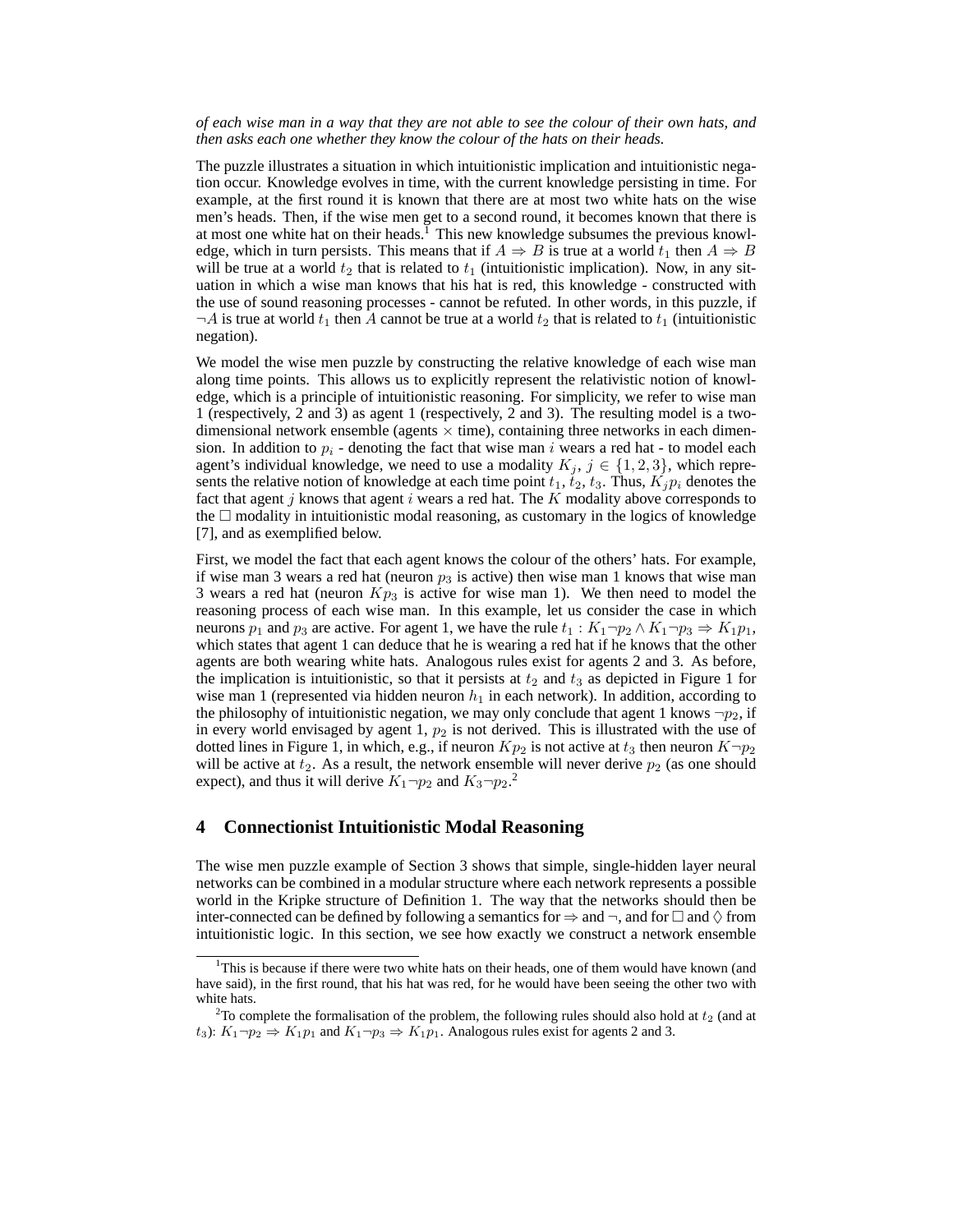

Figure 1: Wise men puzzle: Intuitionistic negation and implication.

given an intuitionistic modal program. We introduce a translation algorithm, which takes the program as input and produces the ensemble as output by setting the initial architecture, set of weights, and thresholds of the networks according to a Kripke semantics for the program. We then prove that the translation is correct, and thus that the network ensemble can be used to compute the logical consequences of the program in parallel.

Before we present the algorithm, let us illustrate informally how  $\Rightarrow$ ,  $\neg$ ,  $\Box$ , and  $\Diamond$  are represented in the ensemble. We follow the key idea behind *Connectionist Modal Logics* (CML) to represent Kripke models in neural networks [6]. Each possible world is represented by a single hidden layer neural network. In each network, input and output neurons represent atoms or modal atoms of the form  $A, \neg A, \Box A$ , or  $\Diamond A$ , while each hidden neuron encodes a rule. For example, in Figure 1, hidden neuron  $h_1$  encodes a rule of the form  $A \wedge B \Rightarrow C$ . Thresholds and weights must be such that the hidden layer computes a logical *and* of the input layer, while the output layer computes a logical  $or$  of the hidden layer.<sup>3</sup> Furthermore, in each network, each output neuron is connected to its corresponding input neuron with a weight fixed at 1.0 (as depicted in Figure 1 for  $K\neg p_2$  and  $K\neg p_3$ ), so that chains of the form  $A \Rightarrow B$  and  $B \Rightarrow C$  can be represented and computed. This basically characterises C-ILP networks [3]. Now, in CML, we allow for an ensemble of C-ILP networks, each network representing knowledge in a (learnable) possible world. In addition, we allow for a number of fixed feedforward and feedback connections to occur among different networks in the ensemble, as shown in Figure 1. These are defined as follows: in the case of  $\Box$ , if neuron  $\Box A$  is activated (*true*) in network (world)  $\omega_i$  then A must be activated in every network  $\omega_j$  that is related to  $\omega_i$  (this is analogous to the situation in which we activate  $K_1p_3$  and  $K_2p_3$  whenever  $p_3$  is active). Dually, if A is active in every  $\omega_j$  then  $\Box A$  must be activated

<sup>&</sup>lt;sup>3</sup>For example, if  $A \wedge B \Rightarrow D$  and  $C \Rightarrow D$  then a hidden neuron  $h_1$  is used to connect A and B to D, and a hidden neuron  $h_2$  is used to connect C to D such that if  $h_1$  or  $h_2$  is activated then D is activated.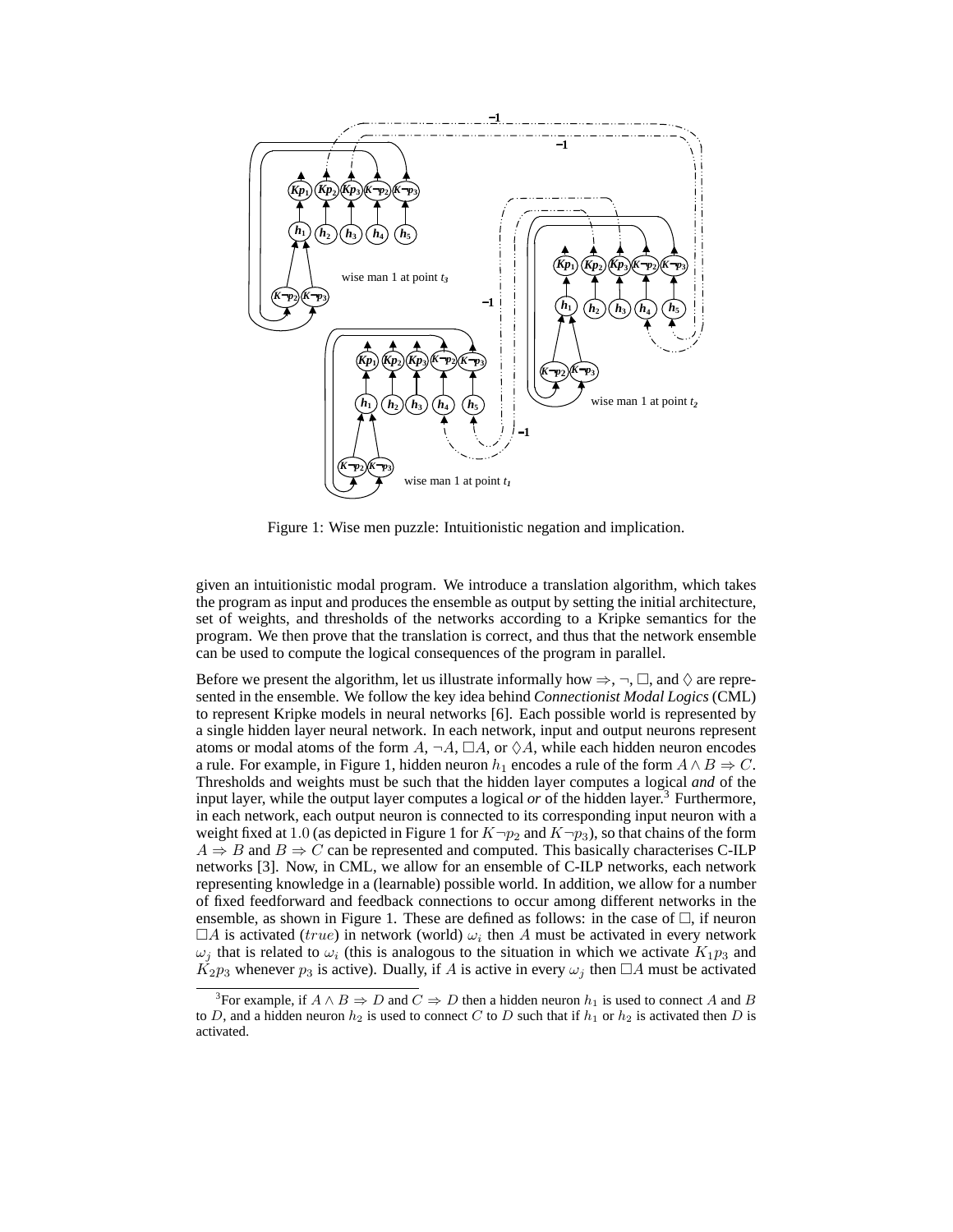in  $\omega_i$  (this is done with the use of feedback connections and a hidden neuron that computes a logical *and*, as detailed in the algorithm below). In the case of  $\Diamond$ , if  $\Diamond A$  is activated in network  $\omega_i$  then A must be activated in at least one network  $\omega_j$  that is related to  $\omega_i$  (we do this by choosing an arbitrary  $\omega_i$  to make A active). Dually, if A is activated in any  $\omega_i$  that is related to  $\omega_i$  then  $\Diamond A$  must be activated in  $\omega_i$  (this is done with the use of a hidden neuron that computes a logical *or*, also as detailed in the algorithm below). Now, in the case of  $\Rightarrow$ , according to the semantics of intuitionistic implication,  $\omega_i : A \Rightarrow B$  and  $\mathcal{R}(\omega_i, \omega_j)$  imply  $\omega_i : A \Rightarrow B$ . We implement this by copying the neural representation of  $A \Rightarrow B$  from  $\omega_i$  to  $\omega_j$ , as done via  $h_1$  in Figure 1. Finally, in the case of  $\neg$ , we need to make sure that  $\neg A$  is activated in  $\omega_i$  if, for every  $\omega_j$  such that  $\mathcal{R}(\omega_i, \omega_j)$ , A is not active in  $\omega_j$ . This is implemented with the use of negative weights (to account for the fact that the non-activation of a neuron needs to activate another neuron), as depicted in Figure 1 (dashed arrows), and detailed in the algorithm below.

We are now in a position to introduce the *Intuitionistic Modal Algorithm*. Let  $\mathcal{P}$  =  $\{\mathcal{P}_1, ..., \mathcal{P}_n\}$  be a labelled intuitionistic modal program with rules of the form  $\omega_i$ :  $MA_1, ..., MA_k \rightarrow MA_0$ , where each  $A_j$   $(0 \leq j \leq k)$  is an atom and  $M \in \{\square, \diamondsuit\},$  $1 \leq i \leq n$ . Let  $\mathcal{N} = {\mathcal{N}_1, ..., \mathcal{N}_n}$  be a neural network ensemble with each network  $\mathcal{N}_i$ corresponding to program  $P_i$ . Let q denote the number of rules occurring in  $P$ . Consider that the atoms of  $\mathcal{P}_i$  are numbered from 1 to  $\eta_i$  such that the input and output layers of  $\mathcal{N}_i$ are vectors of length  $\eta_i$ , where the j-th neuron represents the j-th atom of  $\mathcal{P}_i$ . In addition, let  $A_{min}$  denote the minimum activation for a neuron to be considered *active* (or true),  $A_{min} \in (0,1)$ ; for each rule  $r_l$  in each program  $\mathcal{P}_i$ , let  $k_l$  denote the number of atoms in the body of rule  $r_l$ , and let  $\mu_l$  denote the number of rules in  $\mathcal{P}_i$  with the same consequent as  $r_l$  (including  $r_l$ ). Let  $MAX_{r_l}(k_l, \mu_l)$  denote the greater of  $k_l$  and  $\mu_l$  for rule  $r_l$ , and let  $MAX_{\mathcal{P}}(k_1,...,k_q,\mu_1,...,\mu_q)$  denote the greatest of  $k_1,...,k_q,\mu_1,...,\mu_q$  for program P. Below, we use **k** as a shorthand for  $k_1, ..., k_q$ , and  $\mu$  as a shorthand for  $\mu_1, ..., \mu_q$ . The equations in the algorithm come from the proof of Theorem 1, given in the sequel.

#### **Intuitionistic Modal Algorithm**

**1.** Rename each modal atom  $MA_j$  by a new atom not occurring in  $\mathcal P$  of the form  $A_j^{\square}$  if  $M = \square$ , or  $A_j^{\Diamond}$  if  $M = \Diamond;$ 

**2.** For each rule  $r_l$  of the form  $A_1, ..., A_k \Rightarrow A_0$  in  $\mathcal{P}_i$  ( $1 \leq i \leq n$ ) such that  $\mathcal{R}(\omega_i, \omega_j)$ , do: add a rule  $A_1, ..., A_k \Rightarrow A_0$  to  $P_j$   $(1 \leq j \leq n)$ .

**3.** Calculate  $A_{min} > (MAX_{\mathcal{P}}(\mathbf{k}, \mu, n) - 1) / (MAX_{\mathcal{P}}(\mathbf{k}, \mu, n) + 1);$ 

**4.** Calculate  $W \ge (2/\beta) \cdot (\ln(1 + A_{\min}) - \ln(1 - A_{\min}))/(MAX_{\mathcal{P}}(k,\mu) \cdot (A_{\min} - 1) + A_{\min} +$ 1);

**5.** For each rule  $r_l$  of the form  $A_1, ..., A_k \Rightarrow A_0$   $(k \ge 0)$  in  $\mathcal{P}_i$   $(1 \le i \le n)$ , do:

(a) Add a neuron  $N_l$  to the hidden layer of neural network  $N_i$  associated with  $P_i$ ; (b) Connect each neuron  $A_i$   $(1 \le i \le k)$  in the input layer of  $\mathcal{N}_i$  to  $N_l$  and set the connection weight to  $W$ ; (c) Connect  $N_l$  to neuron  $A_0$  in the output layer of  $N_i$  and set the connection weight to W; (d) Set the threshold  $\theta_l$  of  $N_l$  to  $\theta_l = ((1 + A_{\min}) \cdot (k_l - 1)/2)W$ ; (e) Set the threshold  $\theta_{A_0}$  of  $A_0$  in the output layer of  $\mathcal{N}_i$  to  $\theta_{A_0} = ((1 + A_{\min}) \cdot (1 - \mu_i)/2)W$ . (f) For each atom of the form  $A'$  in  $r_l$ , do:

(i) Add a hidden neuron  $N_{A'}$  to  $\mathcal{N}_i$ ; (ii) Set the step function  $s(x)$  as the activation function of  $N_{A'}$ ;<sup>4</sup> (iii) Set the threshold  $\theta_{A'}$  of  $N_{A'}$  such that  $n-(1+A_{min}) < \theta_{A'} < nA_{min}$ ; (iv) For each

<sup>&</sup>lt;sup>4</sup>Any hidden neuron created to encode negation (such as  $h_4$  in Figure 1) shall have a non-linear activation function  $s(x) = y$ , where  $y = 1$  if  $x > 0$ , and  $y = 0$  otherwise. Such neurons encode (meta-level) knowledge about negation, while the other hidden neurons encode (object-level) knowledge about the problem domain. The former are not expected to be trained by examples and, as a result, the use of the step function will simplify the algorithm. The latter are to be trained, and therefore require a differentiable, semi-linear activation function.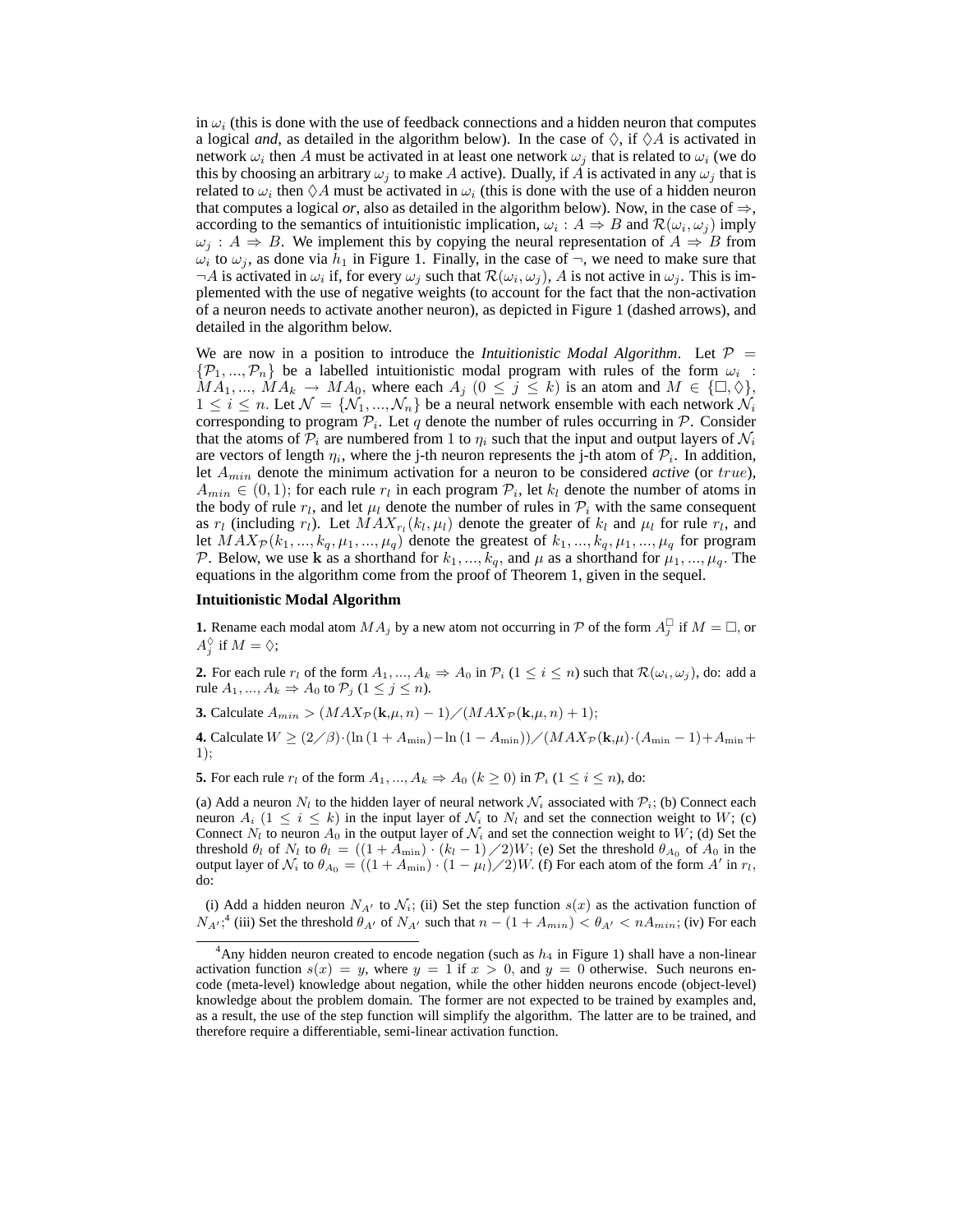network  $\mathcal{N}_j$  corresponding to program  $\mathcal{P}_j$  ( $1 \leq j \leq n$ ) in  $\mathcal P$  such that  $\mathcal{R}(\omega_i, \omega_j)$ , do: Connect the output neuron A of  $\mathcal{N}_i$  to the hidden neuron  $N_{A'}$  of  $\mathcal{N}_i$  and set the connection weight to  $-1$ ; and Connect the hidden neuron  $N_{A'}$  of  $\mathcal{N}_i$  to the output neuron  $A'$  of  $\mathcal{N}_i$  and set the connection weight to  $W^I$  such that  $W^I > h^{-1}(A_{min}) + \mu_{A'} W + \theta_{A'}$ .

**6.** For each output neuron  $A_j^{\Diamond}$  in network  $\mathcal{N}_i$ , do:

(a) Add a hidden neuron  $A_j^M$  and an output neuron  $A_j$  to an arbitrary network  $\mathcal{N}_z$  such that  $\mathcal{R}(\omega_i, \omega_z)$ ; (b) Set the step function  $s(x)$  as the activation function of  $A_j^M$ , and set the semi-linear function  $h(x)$  as the activation function of  $A_j$ ; (c) Connect  $A_j^{\lozenge}$  in  $\mathcal{N}_i$  to  $A_j^M$  and set the connection weight to 1; (d) Set the threshold  $\theta^M$  of  $A_j^M$  such that  $-1<\theta^M< A_{min};$  (e) Set the threshold  $\theta_{A_j}$ of  $A_j$  in  $\mathcal{N}_z$  such that  $\theta_{A_j} = ((1 + A_{\min}) \cdot (1 - \mu_{A_j}) / 2)W$ ; (f) Connect  $A_j^M$  to  $A_j$  in  $\mathcal{N}_z$  and set the connection weight to  $W^M > h^{-1}(A_{\min}) + \mu_{A_j}W + \theta_{A_j}$ .

**7.** For each output neuron  $A_j^{\square}$  in network  $\mathcal{N}_i$ , do:

(a) Add a hidden neuron  $A_j^M$  to each  $\mathcal{N}_u$   $(1 \le u \le n)$  such that  $\mathcal{R}(\omega_i, \omega_u)$ , and add an output neuron  $A_j$  to  $\mathcal{N}_u$  if  $A_j \notin \mathcal{N}_u$ ; (b) Set the step function  $s(x)$  as the activation function of  $A_j^M$ , and set the semi-linear function  $h(x)$  as the activation function of  $A_j$ ; (c) Connect  $A_j^{\square}$  in  $\mathcal{N}_i$  to  $A_j^M$  and set the connection weight to 1; (d) Set the threshold  $\theta^M$  of  $A_j^M$  such that  $-1<\theta^M< A_{min};$  (e) Set the threshold  $\theta_{A_j}$  of  $A_j$  in each  $\mathcal{N}_u$  such that  $\theta_{A_j} = ((1 + A_{\min}) \cdot (1 - \mu_{A_j})/2)W$ ; (f) Connect  $A_j^M$  to  $A_j$  in  $\mathcal{N}_u$  and set the connection weight to  $W^M > h^{-1}(A_{\min}) + \mu_{A_j}W + \theta_{A_j}$ .

**8.** For each output neuron  $A_j$  in network  $\mathcal{N}_u$  such that  $\mathcal{R}(\omega_i, \omega_u)$ , do:

(a) Add a hidden neuron  $A_j^{\vee}$  to  $\mathcal{N}_i$ ; (b) Set the step function  $s(x)$  as the activation function of  $A_j^{\vee}$ ; (c) For each output neuron  $A_j^{\lozenge}$  in  $\mathcal{N}_i$ , do:

(i) Connect  $A_j$  in  $\mathcal{N}_u$  to  $A_j^{\vee}$  and set the connection weight to 1; (ii) Set the threshold  $\theta^{\vee}$  of  $A_j^{\vee}$  such that  $-nA_{min} < \theta^{\vee} < A_{min} - (n-1)$ ; (iii) Connect  $A_j^{\vee}$  to  $A_j^{\Diamond}$  in  $\mathcal{N}_i$  and set the connection weight to  $W^{M} > h^{-1}(A_{\min}) + \mu_{A_j}W + \theta_{A_j}.$ 

**9.** For each output neuron  $A_j$  in network  $\mathcal{N}_u$  such that  $\mathcal{R}(\omega_i, \omega_u)$ , do:

(a) Add a hidden neuron  $A_j^{\lambda}$  to  $\mathcal{N}_i$ ; (b) Set the step function  $s(x)$  as the activation function of  $A_j^{\lambda}$ ; (c) For each output neuron  $A_j^{\square}$  in  $\mathcal{N}_i$ , do:

(i) Connect  $A_j$  in  $\mathcal{N}_u$  to  $A_j^{\wedge}$  and set the connection weight to 1; (ii) Set the threshold  $\theta^{\wedge}$  of  $A_j^{\wedge}$  such that  $n-(1+A_{min}) < \theta^{\hat{ }} < nA_{min}$ ; (iii) Connect  $A_j^{\hat{ }}$  to  $A_j^{\square}$  in  $\mathcal{N}_i$  and set the connection weight to  $W^M > h^{-1}(A_{\min}) + \mu_{A_j}W + \theta_{A_j}.$ 

Finally, we prove that  $\mathcal N$  is equivalent to  $\mathcal P$ .

**Theorem 1** *(*Correctness of Intuitionistic Modal Algorithm*) For any intuitionistic modal program*  $P$  *there exists an ensemble of neural networks*  $N$  *such that*  $N$  *computes the intuitionistic modal semantics of* P*.*

*Proof The algorithm to build each individual network in the ensemble is that of C-ILP, which we know is provably correct [3]. The algorithm to include modalities is that of CML, which is also provably correct [6]. We need to consider when modalities and intuitionistic negation are to be encoded together. Consider an output neuron*  $A_0$  *with neurons* M *(encoding modalities) and neurons* n *(encoding negation) among its predecessors in a network's hidden layer. There are four cases to consider. (*i*) Both neurons* M *and neurons* n *are not activated: since the activation function of neurons* M *and* n *is the step function, their activation is* zero*, and thus this case reduces to C-ILP. (*ii*) Only neurons* M *are activated: from the algorithm above,*  $A_0$  *will also be activated (with minimum input potential*  $W^M + \varsigma$ , where  $\varsigma \in \mathbb{R}$ ). (*iii*) Only neurons n are activated: as before,  $A_0$  will also be *activated (now with minimum input potential*  $W^I + \varsigma$ ). (iv) Both neurons  $M$  and neurons  $n$  are activated: the input potential of  $A_0$  is at least  $W^M+W^I + \varsigma$ . Since  $W^M > 0$  and  $W<sup>I</sup> > 0$ , and since the activation function of  $A<sub>0</sub>$ ,  $h(x)$ , is monotonically increasing,  $A<sub>0</sub>$ *will be activated whenever both* M *and* n *neurons are activated. This completes the proof.*